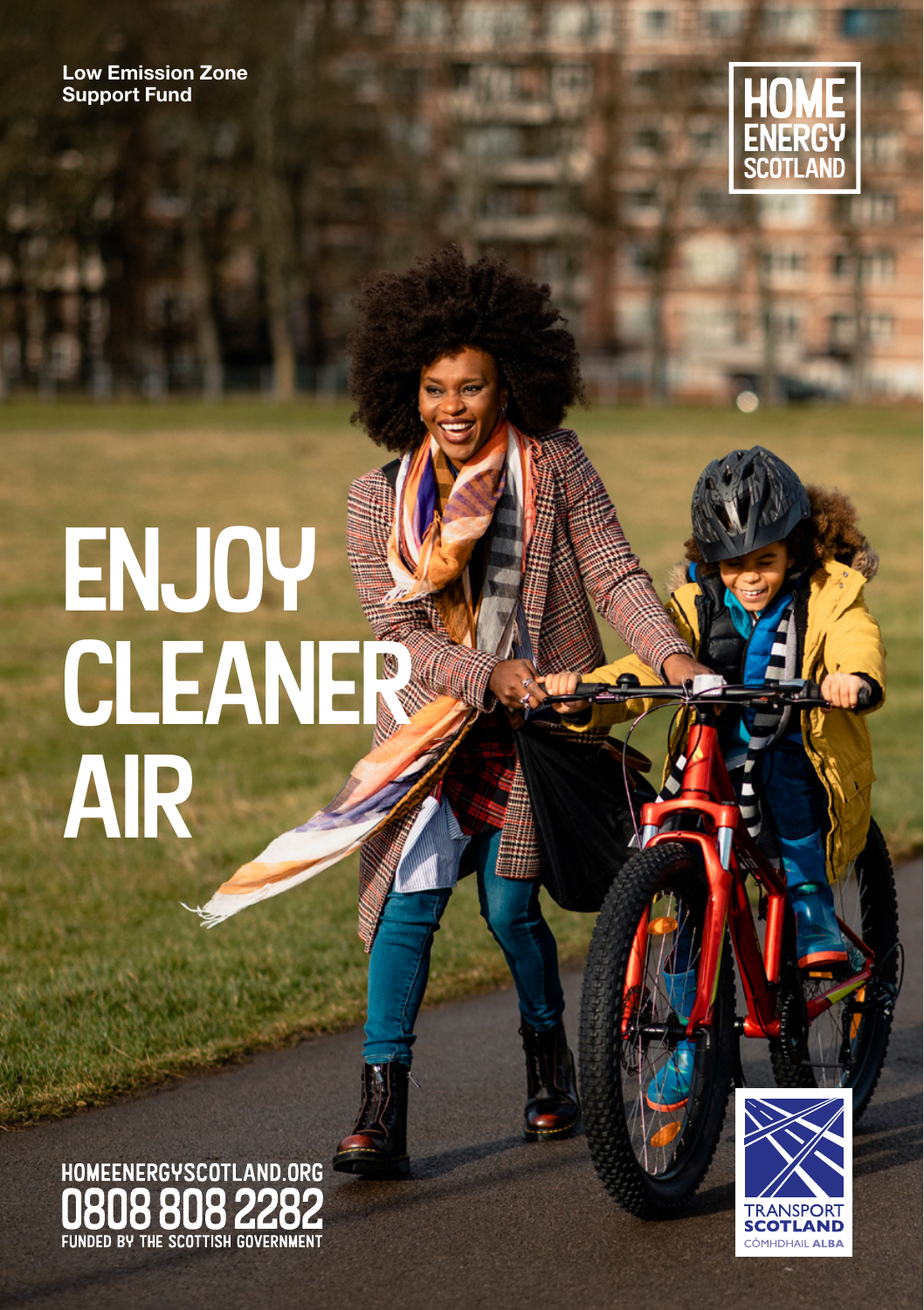### **What is a low emission zone?**

A low emission zone aims to improve air quality by restricting highly polluting road vehicles from entering a set area. The Scottish Government is introducing low emission zones across Glasgow, Edinburgh, Aberdeen and Dundee in 2022.

Low emission zones set criteria based on vehicle Euro emission standards. In the future, vehicles that do not meet the minimum standard will face a penalty if they enter low emission zones. Vehicles that will be free to enter the zones without incurring a penalty are:

| Fuel and<br>category | Minimum<br>standard        |
|----------------------|----------------------------|
| Petrol – All types   | Euro 4/IV                  |
| Diesel – All types   | Euro 6/VI                  |
| Motorcycles*         | Euro 3                     |
| Flectric vehicles    | Most plug-in<br>vehicles** |

# **2,000available £**

#### **How does it impact me?**

Non-compliant vehicles that will face fines are:

- Euro 3 or older petrol vehicles this generally applies to those registered before 2006.
- Euro 5 or older diesel vehicles this generally applies to those registered before September 2015.

By moving away from older and more polluting vehicles, you can save money whilst directly contributing to improving local air quality and reducing emissions.

#### **What support is available?**

Energy Saving Trust is offering households within 20km of the low emission zones a £2,000 grant towards the safe disposal of vehicles that do not meet the above standards. Your vehicle must be disposed at an authorised treatment facility.

Following the disposal of your vehicle, a further £1,000 is available through the Travel Better Fund.

#### Find out more at [energysavingtrust.org.uk/LEZ-support](https://energysavingtrust.org.uk/grants-and-loans/low-emission-zone-support-fund-for-households/?ref=LEZ)



\* Motorcycles are currently no eligible for funding.

\*\* Plug-in vehicles include plug-in hybrid electric vehicles (PHEVs), extended-range electric vehicles (E-REVs) and battery electric vehicles (BEVs). Non plug-in or mild hybrids are considered under the petrol or diesel category.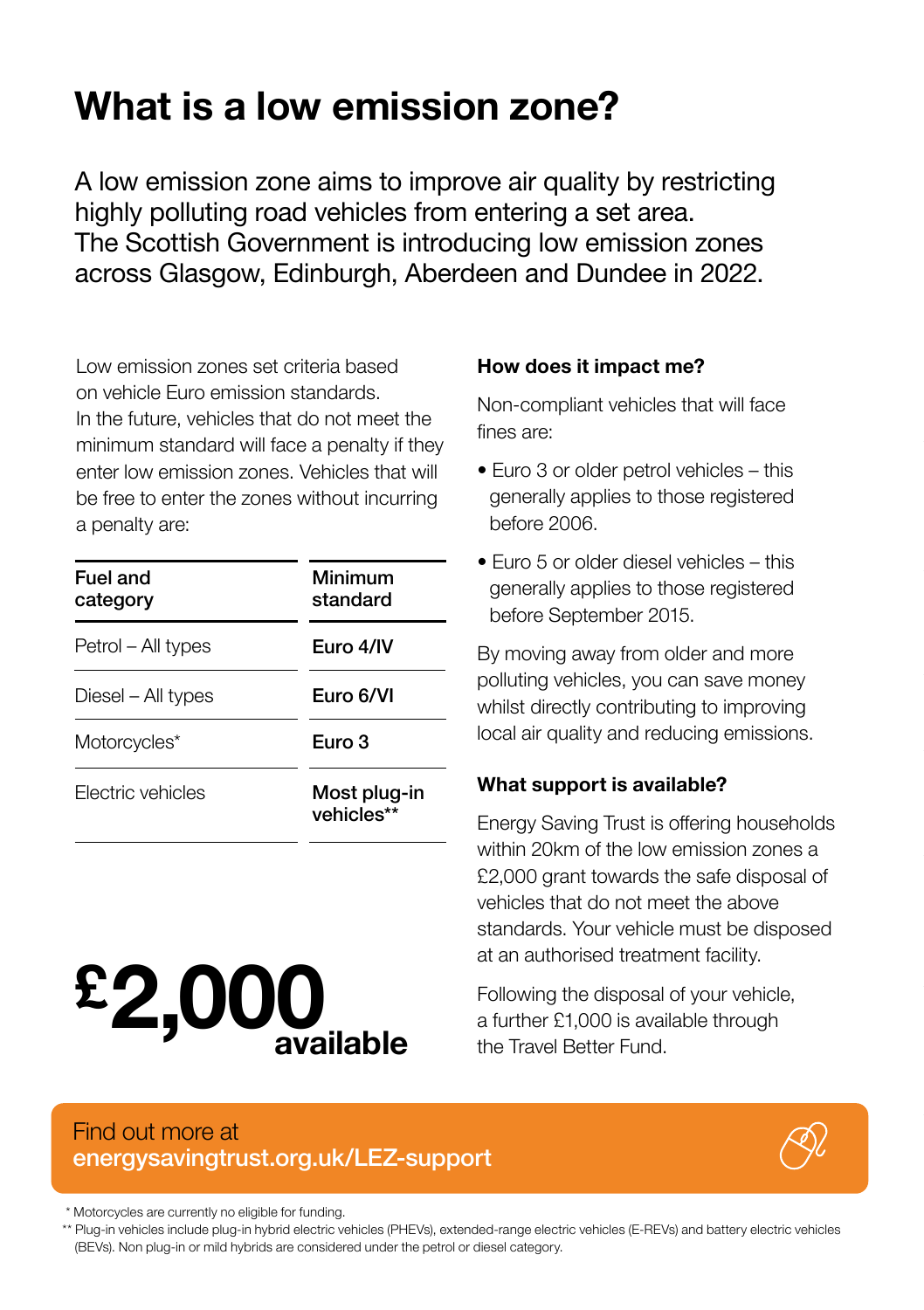#### **Travel Better Fund**

Following the disposal of your vehicle, Energy Saving Trust is offering a **£500** grant for you and another member of your household (£1,000 in total) towards sustainable travel options. Each claim must be for at least £80, and you can make up to two claims per person.

Options covered include active travel options, public transport, and share schemes:



New, recycled or second-hand bikes, cargo bikes and adapted cycles (including electric versions of these) – options must be purchased from a bike shop.



A limited range of bike accessories – options must be purchased from a bike shop.



Bike repair, servicing and maintenance costs – must be repaired at a bike shop



Multi-trip public transport tickets – season tickets, monthly tickets, flexi-tickets for bus or train travel.



Membership and driving credits for car clubs – must be purchased from a car club operating within your low emission zone.



Membership and cycling credits for city bike hire schemes – must be purchased from a bike hire scheme operating within your low emission zone.

#### **Who is eligible?**

To be eligible for the Low Emission Zone Support Fund and subsequent Travel Better Fund, you must meet all of the following criteria:

> Live within 20km of the planned zones in Aberdeen, Dundee, Edinburgh or Glasgow.

02

01

- Own a Euro 3 or earlier petrol vehicle or a Euro 5 or earlier diesel vehicle.
- 03 Be in receipt of benefits from the Department for Work and Pensions. This is a targeted fund aimed at those in receipt of specific means-tested benefits.

#### **Why take action?**

- The NHS considers air pollution to be the biggest environmental threat to health in the UK.
- 43% of deaths from chronic obstructive pulmonary disease and 29% of lung cancer cases are a result of air pollution.
- Improving air quality will not just enhance our health as a nation, it will also help combat climate change.